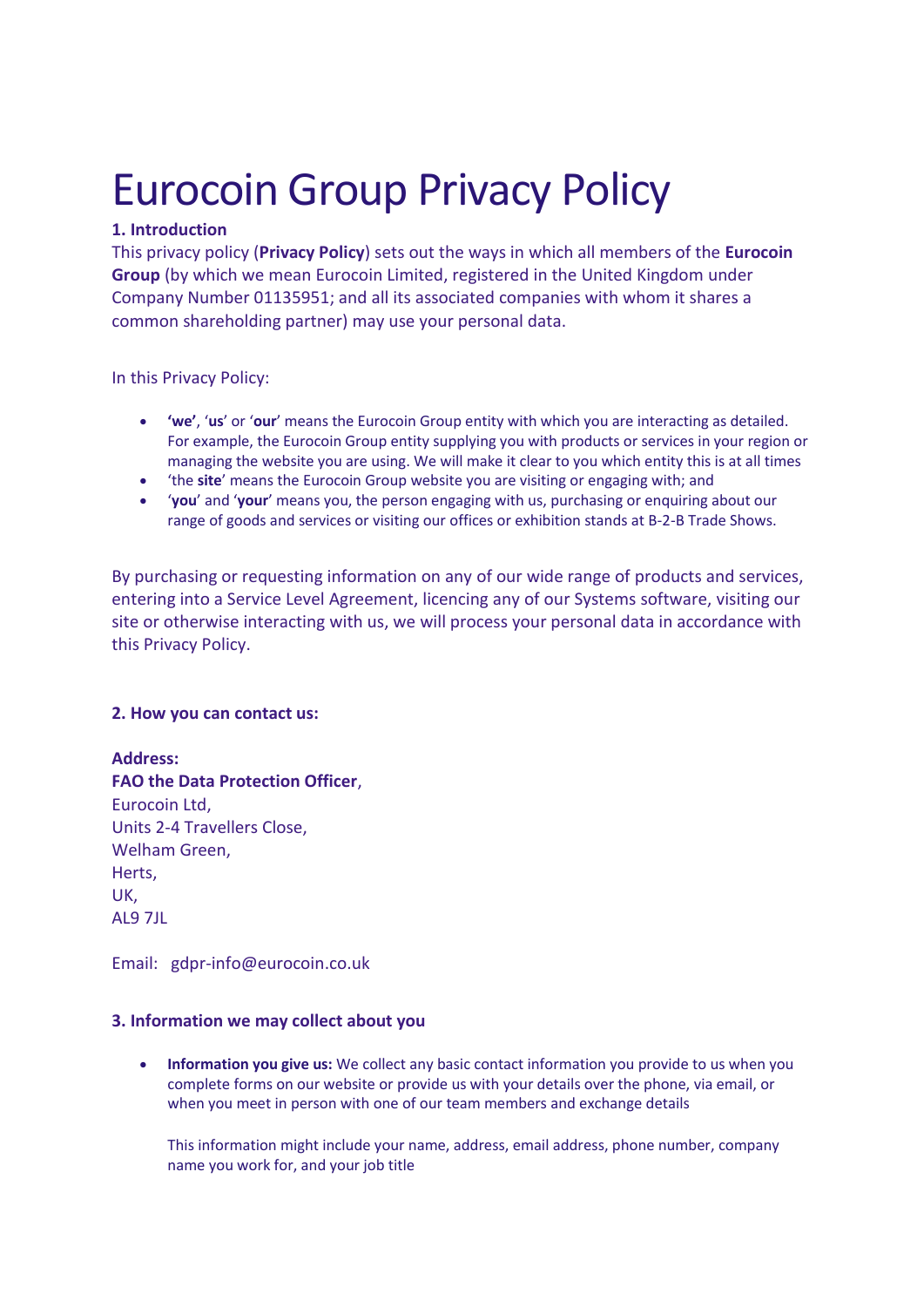- **Information we collect about you:** We may collect information contained in any correspondence between you and us via contact forms on our websites, in emails or by telephone
- We also use cookies in our emails to track delivery and open rates, the results of which are stored against your email address and profile.

#### **4. How we use information about you**

We may use your information for the following purposes, depending on the relationship we have with you.

| We use personal data to:                                                                                                           | The purpose of this is:                                                                                                                    | The applicable legal basis:                                                                                                                                                                                                                                                      |
|------------------------------------------------------------------------------------------------------------------------------------|--------------------------------------------------------------------------------------------------------------------------------------------|----------------------------------------------------------------------------------------------------------------------------------------------------------------------------------------------------------------------------------------------------------------------------------|
| To provide you with information<br>that you have requested from us<br>on our range of products and<br>services                     | details to keep you updated<br>about the products or services<br>you have indicated you are<br>interested in or have purchased<br>from us. | We will need to use your contact By specifically requesting information from<br>us, you are consenting to us using your<br>personal data for the purposes of<br>communicating such information to you.                                                                           |
| To keep in contact with you about<br>other similar and relevant<br>products or services of ours that<br>may be of interest to you, | To provide you with updates and<br>technical information on these<br>products and services that will<br>be helpful to you.                 | It is our legitimate interest to keep you up<br>to date on similar products, services and<br>technical updates.<br>Where we rely on legitimate interests in<br>this way, we will always offer an opt out,<br>and unsubscribe option on any marketing<br>information we send you. |

You can find out more information on the privacy **notice** provided at the time you submit your data to us or in your contract with us (if applicable).

#### **5. Who we might share your data with?**

We do not share your data with any 3<sup>rd</sup> parties outside of the Eurocoin Group,

Where we believe there would be benefits for you to receive bulletins and emails from other entities in the Eurocoin Group, we will first seek your consent prior to our sharing your information with our associated companies for marketing purposes

#### **6. Third Party Content, Sites, and Contributions**

Some of our websites may contain content and links to other websites or apps (e.g. YouTube) that are operated by third parties. We don't control these third-party websites or apps (including whether or not they store cookies) and this Privacy Policy does not apply to them. Please consult the terms and conditions and Privacy Policy of the relevant third-party